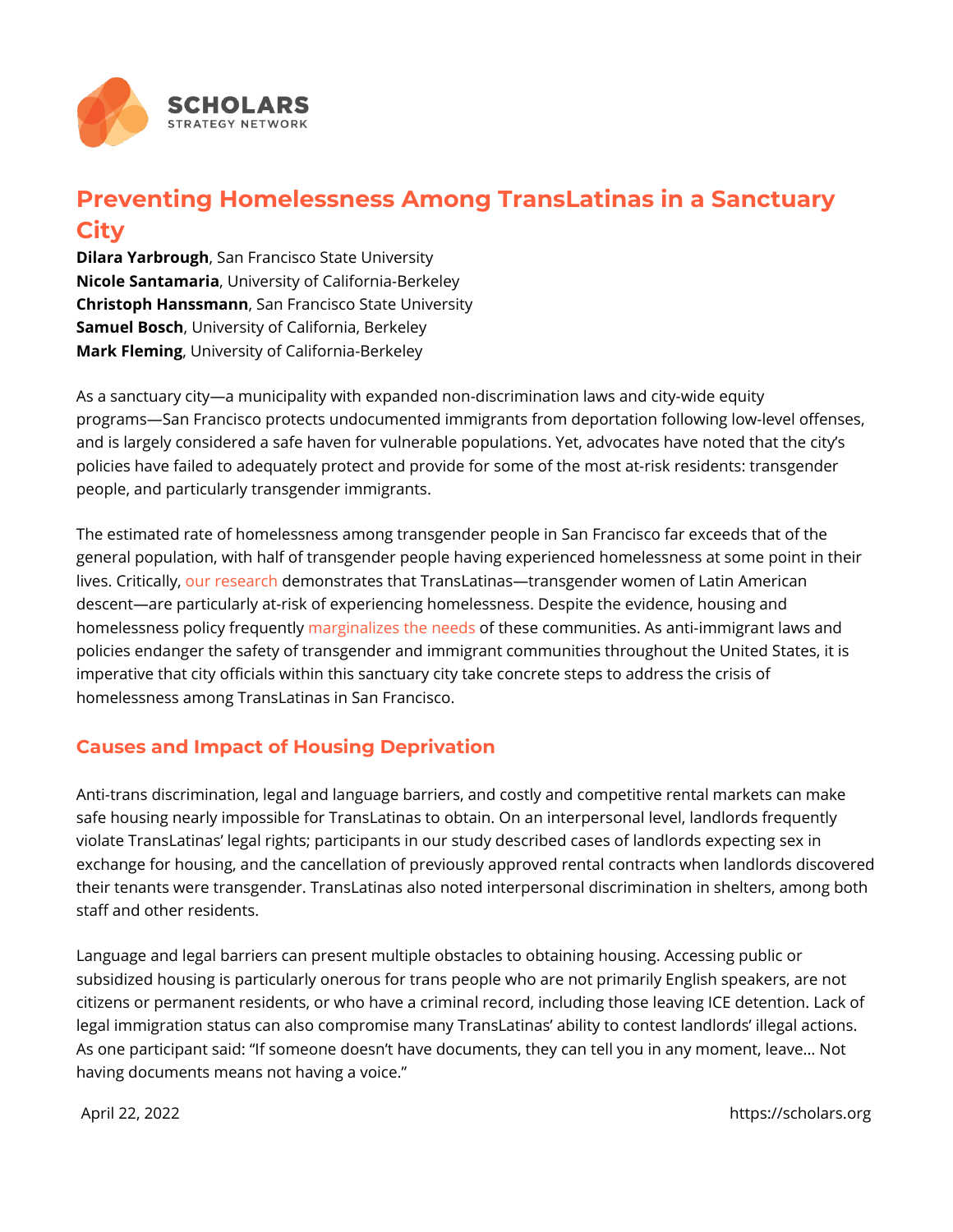The challenges of housing discrimination, coupled with legal barriers, means t disproportionately pushed into informal economy jobs, including some of the m sex industry. In addition to being pushed into street-based sex work in order t described trading sex for a place to stay and being coerced to have sex with I; housing. This compounding lack of housing options and lack of access to safe economy increases TransLatinas exposure to the violence of police and carce

## Threats to Mental and Physical Health

TransLatinas mental and physical health are further threatened by past and on accumulating as trauma. This trauma, combined with ongoing labor market excl contributes to reported feelings of depression, anxiety, and hopelessness, and criminalization means TransLatinas have decreased access to safe supports.

Many study participants felt trapped in a cycle of dangerous informal economy and some used drugs as a response to the untreated trauma that results. Postuse make it even more difficult to safely earn enough money to afford housing

## Recommendations

To eliminate homelessness and break the cycle of poverty among this particula need to improve homeless service provision and expand safe housing.

- "Hire Spanish-speaking and trans<del>l</del>geemeleers stastefrivices that enforce transphobic norms and expectations make it impossible for transgender people to safel inability to communicate with monolingual Spanish-speakers is also a serio unhoused and precariously housed TransLatinas.
- "Expand access to legal **asansstamtie**nas experiencing housing instability need to support asylum claims, and to secure legal documentation for housing a discrimination, they also may need legal advice and advocacy.
- "Replace policing with a housing-first aAppoyoianothertowenctaionens that aim to addres substance use or mental health among TransLatinas must begin with the provision affirming and linguistically competent housing. Reallocation of resources o the provision of housing interrupts the violence of criminalization while si several of TransLatinas overlapping needs.

The ability to access stable, long-term housing would decrease TransLatinas **value** sexual coercion, decrease their exposure to carceral systems, and allow them home. With the adoption of these policy recommendations, San Francisco will b to its claim as a sanctuary for all.

Read more in Dilara Yarbrough and Christophe Hoanssis moanTiransgender Homelessr in [Stop the Revolving Door: A Street-level Fram](https://www.cohsf.org/wp-content/uploads/2020/11/Stop-the-Revolving-1.pdf)ew Sah for a Rise of Sycsetring on any April 22, 2022